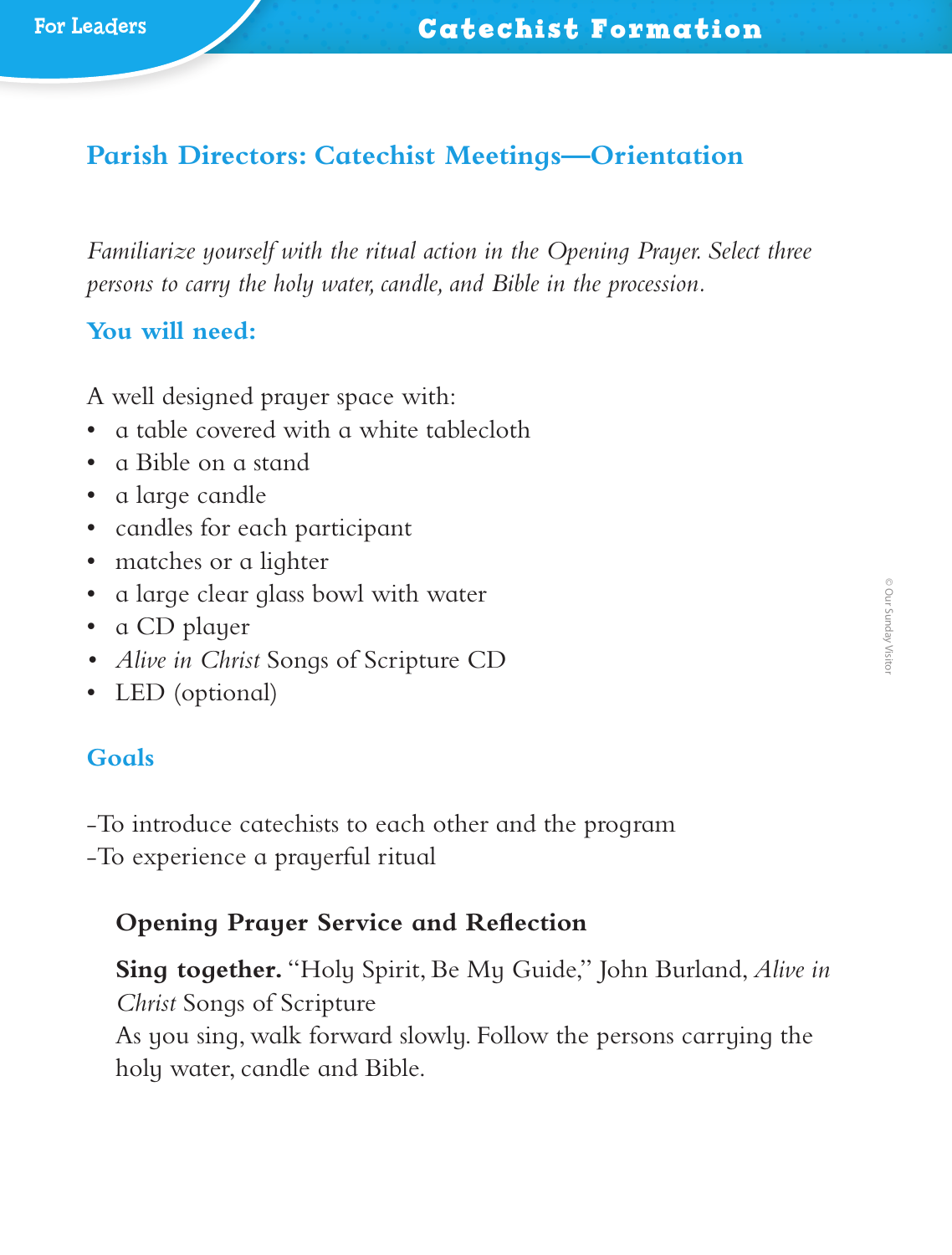**Leader:** *Let us begin.*

*God, our Loving Father, we are gathered here in your presence. We belong to you. Send us your Holy Spirit to help us live as disciples of your Son, Jesus. We ask this through Jesus Christ our Lord.*

**All: Amen.**

**Leader:** *On the day of our Baptism, we were claimed for Christ. By water and the Holy Spirit we received the gifts of faith and new life. On that day the faithful remembered their baptismal promises. Today, let us once again remember those promises together.*

*Please come forward and gather around the holy water and candle.*

**Leader:** *Do you say "no" to sin, so that you can live always as God's children?* **All: We do.**

**Leader:** *Do you believe in God, the Father almighty?* **All: We do.**

**Leader:** *Do you believe in Jesus Christ, his only Son, our Lord?* **All: We do.**

**Leader:** *Do you believe in the Holy Spirit?* **All: We do.**

**Leader:** *This is our faith. This is the faith of the Church. We are proud to profess it in Christ Jesus.* **All: Amen.**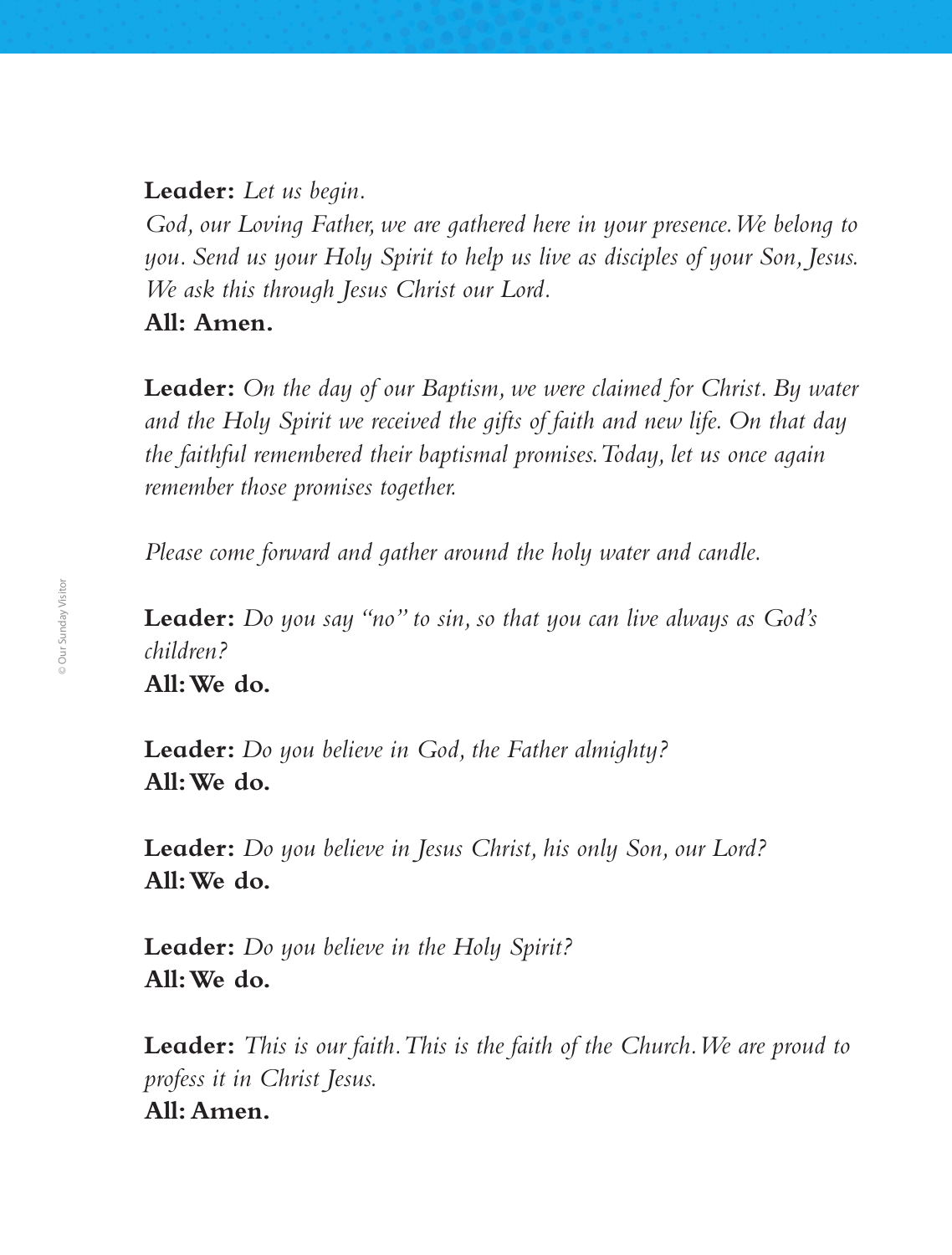**Leader:** *Let us come to the water and thank God for the gift of our Baptism. Please come to the water and make the Sign of the Cross with the water.*

When each person has made the Sign of the Cross, light a small candle from the large candle and distribute a candle to each catechist saying:

**Leader:** [Name] *You are the light of Christ.* Have catechists return to their seats and continue:

**Leader:** *Loving God, we belong to you. We are your children. In Baptism we were united to your Son, Jesus. Open our hearts to the Holy Spirit as we remember our baptism. We ask this through Jesus Christ our Lord.* **All: Amen.**

**Leader:** *The Lord be with you.* **All: And also with you.**

**Leader:** *A reading from the holy Gospel of John* Read Romans 10:8-18 *The word of the Lord.* **All: Thanks be to God.**

#### **Questions for reflection to be shared in a small group:**

- What image or phase is important for you in this reading?
- How does this reading speak to you about being a catechist this year?

When the discussion is finished, continue the prayer: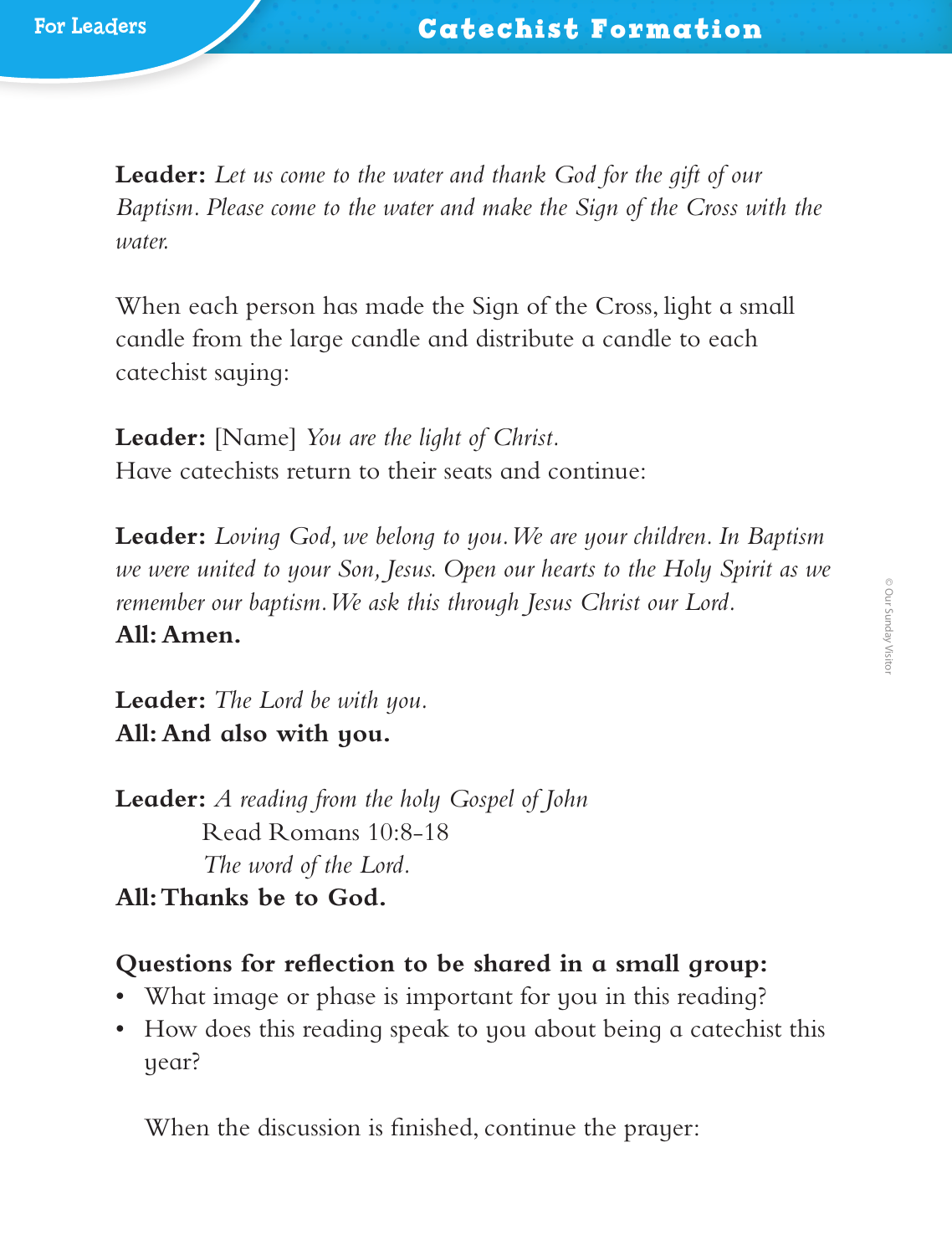**Leader:** *Let us stand and pray as Jesus taught us:* **All: Pray the Lord's Prayer together.**

**Leader:** *Let us offer each other the sign of peace.*

#### **Welcome**

- Welcome the catechists. Thank them for coming. Explain the purpose of the meeting.
- Do an ice breaker to get catechists to meet one another or renew acquaintances. Suggestion: Ask catechists to pair up with someone they do not know and find out a little about them, so they will be able to introduce them to the group; or if there is a large number of catechists, invite them into small groups and have them answer the question: "Who was your favorite catechist or religion teacher and what did you like about him/ her?"

### **Housekeeping**

- Get the housekeeping details out of the way.
- Include location of space, group lists, calendars where and how to get supplies and other important information.
- Ask for questions. Especially be aware of first time catechists.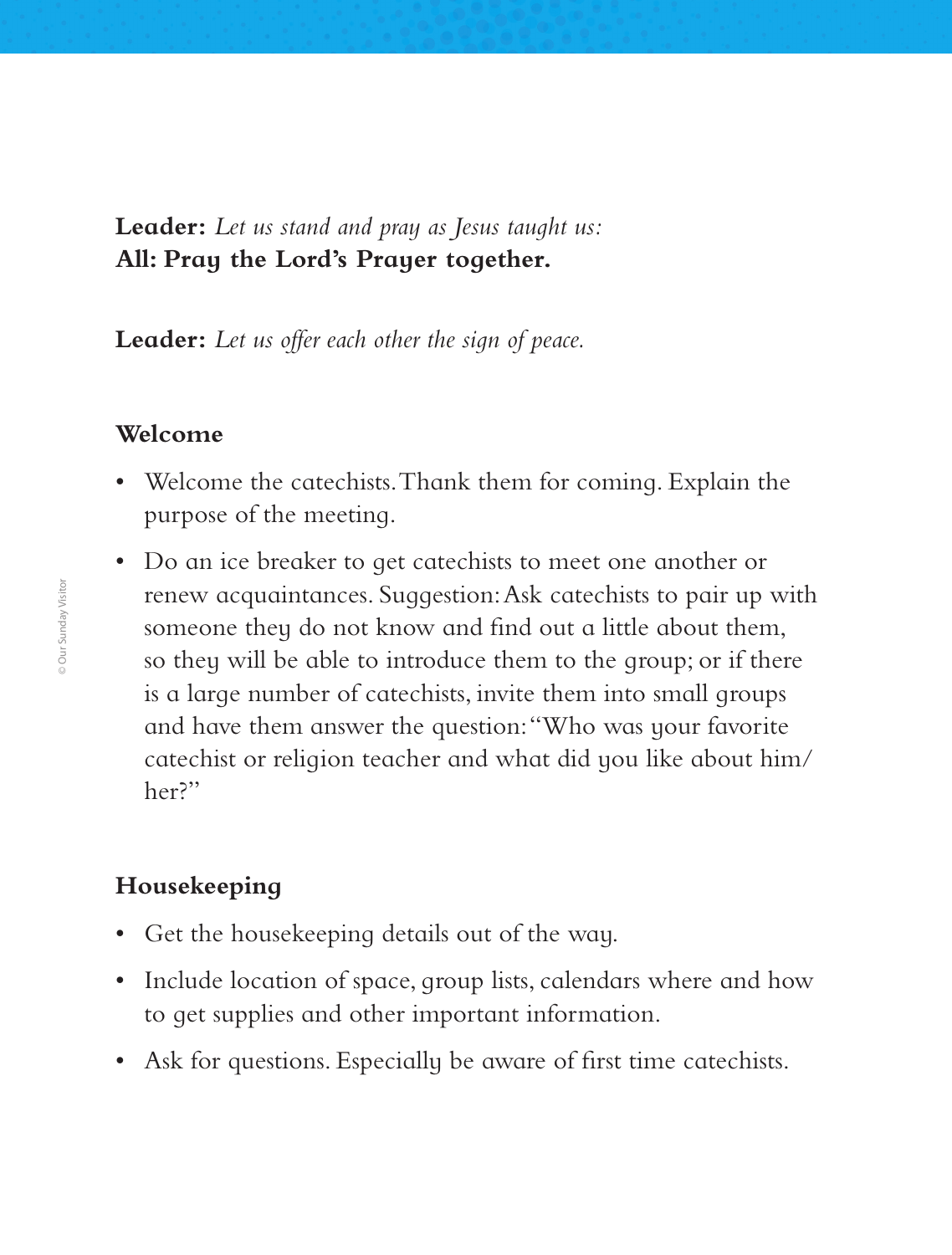### **Break**

## **Catechist Guide**

- If catechists do not already have their Catechist Editions, distribute them now.
- Begin by walking cate chists through a lesson and point out:
	- Background pages
	- Planner page and also refer to online Lesson Planning at aliveinchrist.osv.com.
	- Three-step lesson process, note the focus for each step. Emphasize the importance of doing all the steps and the concluding prayer.
	- Wrap-around lesson plan with directions.
	- Information on the bottom of each page.
- Have catechists turn to the Table of Contents and show how the themes are developed with three chapters.
- Be sure to draw catechists' attention to the Seasonal lessons and Live Your Faith lessons.
- Call attention to the information in the introductory pages.
- Finally have them turn to the program's scope and sequence and give them an overview of the entire program.
- Ask for questions.